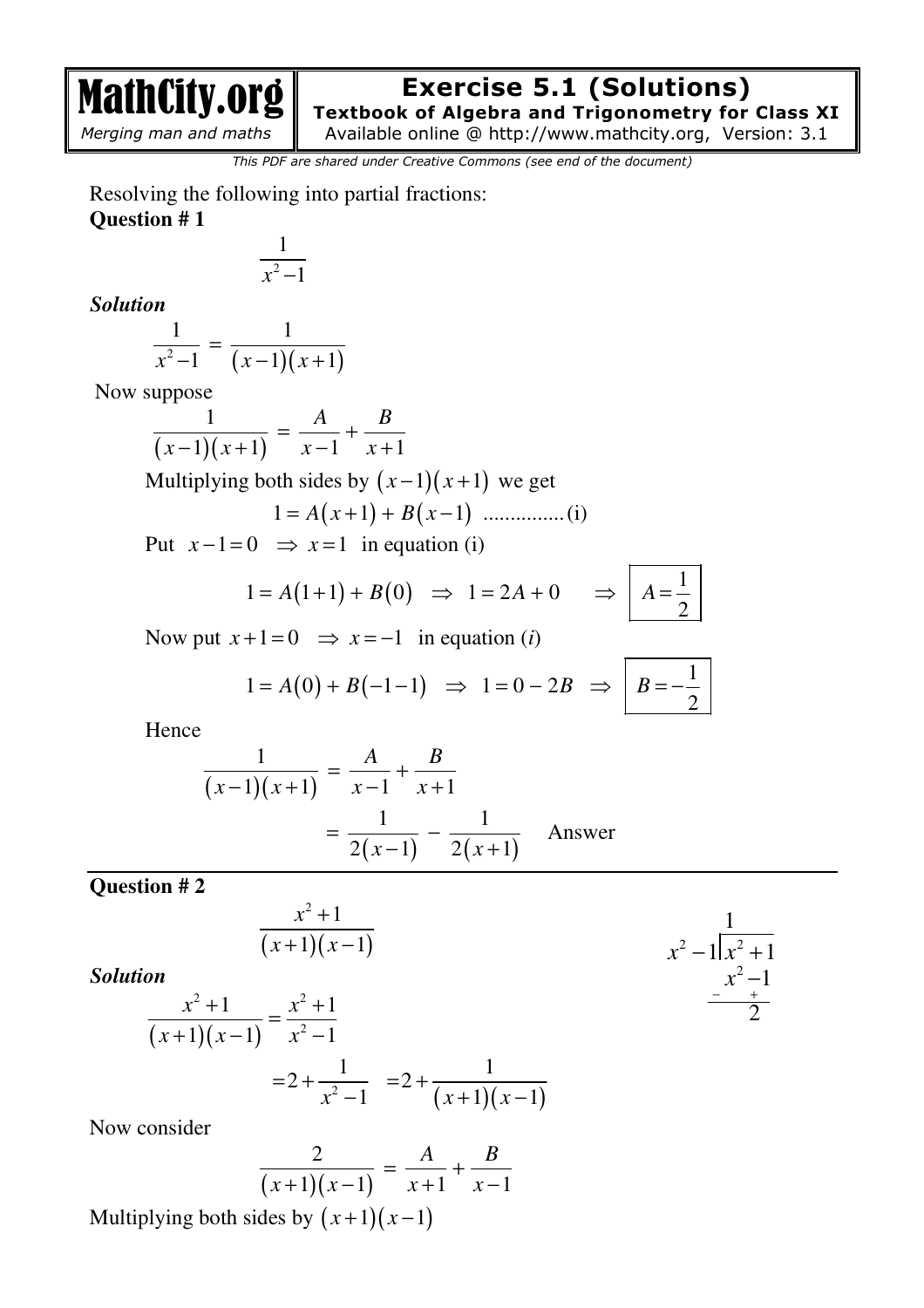2 1 1 ............... = − + + *A x B x* ( ) ( ) (i) Put  $x+1=0$   $\Rightarrow$   $x=-1$  in equation (i)  $2 = A(-1-1) + B(0) \implies 2 = -2A + 0 \implies \boxed{A = -1}$ Now put  $x-1=0$   $\Rightarrow$   $x=1$  in equation (i)  $2 = A(0) + B(1+1) \implies 2 = 0 + 2B \implies \boxed{B=1}$ So  $\frac{2}{(x+1)(x-1)}$ 2  $-1$  1  $(x+1)(x-1)$   $x+1$   $x-1$ −  $=$   $\frac{1}{4}$  +  $(x-1)$   $x+1$   $x-$ 

Hence

$$
\frac{x^2+1}{(x+1)(x-1)} = 2 + \frac{-1}{(x+1)} + \frac{1}{(x-1)}
$$
  
=  $2 - \frac{1}{(x+1)} + \frac{1}{(x-1)}$  Answer

## **Question # 3**

$$
\frac{2x+1}{(x-1)(x+2)(x+3)}
$$

*Solution* 

$$
\frac{2x+1}{(x-1)(x+2)(x+3)} = \frac{A}{x-1} + \frac{B}{x+2} + \frac{C}{x+3}
$$

Multiplying both side by  $(x-1)(x+2)(x+3)$ 

$$
2x+1 = A(x+2)(x+3) + B(x-1)(x+3) + C(x-1)(x+2) \dots \dots \dots \dots (i)
$$
  
Put  $x-1=0 \Rightarrow x=1$  in equation (i)  

$$
2(1) + 1 = A(1+2)(1+3) + B(0) + C(0)
$$

$$
3 = A(3)(4) + 0 + 0 \implies 3 = 12A \implies \frac{3}{12} = A \implies A = \frac{1}{4}
$$

Now put 
$$
x + 2 = 0 \Rightarrow x = -2
$$
 in equation (i)  
\n $2(-2) + 1 = A(0) + B(-2 - 1)(-2 + 3) + C(0)$   
\n $-4 + 1 = 0 + B(-3)(1) + 0 \Rightarrow -3 = -3B \Rightarrow B = 1$   
\nNow put  $x + 3 = 0 \Rightarrow x = -3$  in equation (i)  
\n $2(-3) + 1 = A(0) + B(0) + C(-3 - 1)(-3 + 2)$ 

$$
-6+1 = 0 + 0 + C(-4)(-1) \Rightarrow -5 = 4C \Rightarrow C = -\frac{5}{4}
$$

So

$$
\frac{2x+1}{(x-1)(x+2)(x+3)} = \frac{\frac{1}{4}}{x-1} + \frac{1}{x+2} + \frac{-\frac{5}{4}}{x+3}
$$

$$
= \frac{1}{4(x-1)} + \frac{1}{x+2} - \frac{5}{4(x+3)}
$$
 Answer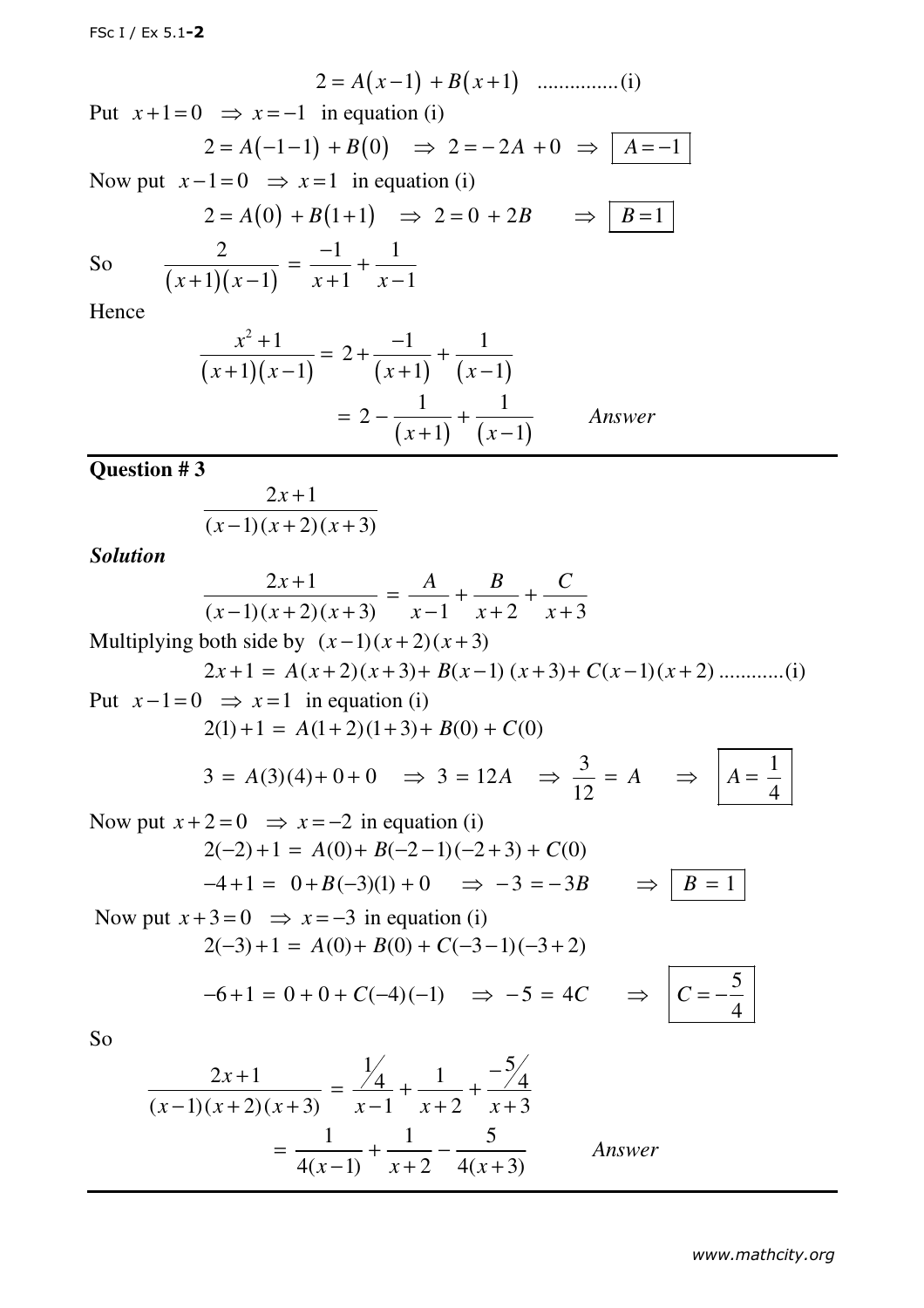#### **Question # 4**

$$
\frac{3x^2 - 4x - 5}{(x - 2)(x^2 + 7x + 10)} \qquad \qquad \therefore \quad x^2 + 7x + 10 = x^2 + 5x + 2x + 10
$$
  
= x(x + 5) + 2(x + 5)  
= (x + 5)(x + 2)

*Solution* 

$$
\frac{3x^2 - 4x - 5}{(x-2)(x^2 + 7x + 10)} = \frac{3x^2 - 4x - 5}{(x-2)(x+5)(x+2)}
$$

Now resolving into partial fraction.

$$
\frac{3x^2 - 4x - 5}{(x - 2)(x + 5)(x + 2)} = \frac{A}{x - 2} + \frac{B}{x + 5} + \frac{C}{x + 2}
$$
  
\n
$$
\left[\begin{array}{c}Do\text{ yourself. You will get} \\ A = -\frac{1}{28}, B = \frac{30}{7}, C = -\frac{5}{4} \end{array}\right]
$$

## **Question # 5**

$$
\frac{1}{(x-1)(2x-1)(3x-1)}
$$

*Solution* 

$$
\frac{1}{(x-1)(2x-1)(3x-1)} = \frac{A}{x-1} + \frac{B}{2x-1} + \frac{C}{3x-1}
$$

Multiplying both side by  $(x-1)(2x-1)(3x-1)$ .

$$
1 = A(2x-1)(3x-1) + B(x-1)(3x-1) + C(2x-1)(3x-1) \dots \dots \dots \dots (i)
$$

Put  $x-1=0$   $\Rightarrow$   $x=1$  in equation (i)

$$
1 = A(2(1) - 1)(3(1) - 1) + B(0) + C(0) \implies 1 = A(1)(2) + 0 + 0
$$
  

$$
\implies 1 = 2A \implies A = \frac{1}{2}
$$
Put  $2x - 1 = 0 \implies 2x = 1 \implies x = \frac{1}{2}$  in equation (i)

Let 
$$
2x - 1 = 0 \implies 2x = 1 \implies x = \frac{1}{2}
$$
 in equation (i)

\n
$$
1 = A(0) + B\left(\frac{1}{2} - 1\right)\left(3\left(\frac{1}{2}\right) - 1\right) + C(0) \implies 1 = 0 + B\left(-\frac{1}{2}\right)\left(\frac{1}{2}\right) + 0
$$
\n
$$
\implies 1 = -\frac{1}{4}B \implies B = -4
$$
\nLet  $2x - 1 = 0 \implies 2x - 1 = 0 \implies 2x = 1 \implies x = \frac{1}{2}$  is a specific solution (i).

Put  $3x-1=0 \Rightarrow 3x=1 \Rightarrow x=\frac{1}{2}$ 3  $x-1=0$   $\Rightarrow$   $3x=1$   $\Rightarrow$   $x=\frac{1}{2}$  in equation (i)  $1 = A(0) + B(0) + C\left(\frac{1}{2} - 1\right)\left(2\left(\frac{1}{2}\right) - 1\right)$ 3 八 (3  $A(0) + B(0) + C\left(\frac{1}{2} - 1\right)\left(2\left(\frac{1}{2}\right) - 1\right)$ = A(0) + B(0) + C $\left(\frac{1}{3} - 1\right)\left(2\left(\frac{1}{3}\right) - 1\right)$   $\Rightarrow$  1 = 0 + 0 + C $\left(-\frac{2}{3}\right)\left(-\frac{1}{3}\right)$  $3/$  3 *C*  $\Rightarrow$  1 = 0 + 0 +  $C\left(-\frac{2}{3}\right)\left(-\frac{1}{3}\right)$ 2 1 9  $\Rightarrow$  1 =  $\frac{2}{3}C$   $\Rightarrow$   $C = \frac{9}{3}$ 2  $\Rightarrow$   $|C=$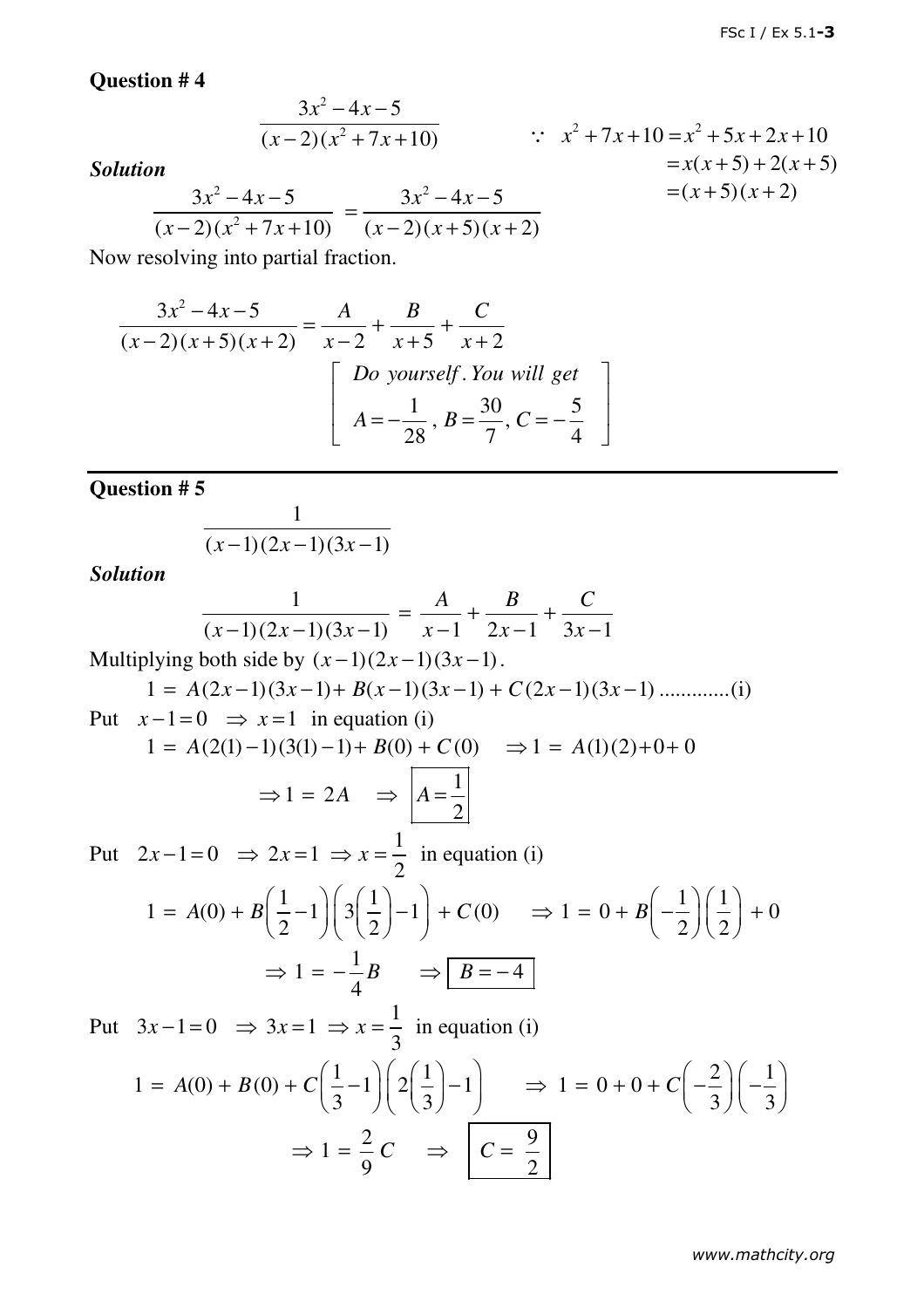Hence

$$
\frac{1}{(x-1)(2x-1)(3x-1)} = \frac{\frac{1}{2}}{x-1} + \frac{-4}{2x-1} + \frac{\frac{9}{2}}{3x-1}
$$

$$
= \frac{1}{2(x-1)} - \frac{4}{2x-1} + \frac{9}{2(3x-1)} \quad \text{Answer}
$$

**Question # 6** 

$$
\frac{x}{(x-a)(x-b)(x-c)}
$$

*Solution* 

$$
\frac{x}{(x-a)(x-b)(x-c)} = \frac{A}{x-a} + \frac{B}{x-b} + \frac{C}{x-c}
$$
  
Multiplying both sides by  $(x-a)(x-b)(x-c)$ .

$$
x = A(x-b)(x-c) + B(x-a)(x-c) + C(x-a)(x-b) \dots \dots \dots \dots (i)
$$

 $\Rightarrow$ 

Put  $x - a = 0 \implies x = a$  in equation (i)  $a = A(a - b)(a - c) + B(0) + C(0)$ 

$$
\Rightarrow a = A(a-b)(a-c)+0+0
$$

$$
A = \frac{a}{(a-b)(a-c)}
$$

Now put  $x - b = 0 \implies x = b$  in equation (i)  $a = A(0) + B(b-a)(b-c) + C(0)$ 

$$
\Rightarrow \left| B = \frac{b}{(b-a)(b-c)} \right| \text{Now put}
$$

$$
x-c=0 \Rightarrow x=c \text{ in equation (i)}
$$
  

$$
c=A(0)+B(0)+C(c-a)(c-b)
$$

$$
\Rightarrow c = 0 + 0 + C(c - a)(c - b)
$$

 $\Rightarrow$   $a=0+ B(b-a)(b-c)+0$ 

$$
\Rightarrow \left\lceil B = \frac{c}{(c-a)(c-b)} \right\rceil
$$

So

$$
\frac{x}{(x-a)(x-b)(x-c)} = \frac{\frac{a}{a}(a-b)(a-c)}{x-a} + \frac{\frac{b}{b}(b-a)(b-c)}{x-b} + \frac{\frac{c}{b}(c-a)(c-b)}{x-c}
$$

$$
= \frac{a}{(a-b)(a-c)(x-a)} + \frac{b}{(b-a)(b-c)(x-b)} + \frac{c}{(c-a)(c-b)(x-c)}
$$

*Answer* 

**Question # 7**

Solution  
\n
$$
\frac{6x^3 + 5x^2 - 7}{2x^2 - x - 1}
$$
\nSolution  
\n
$$
\frac{6x^3 + 5x^2 - 7}{2x^2 - x - 1}
$$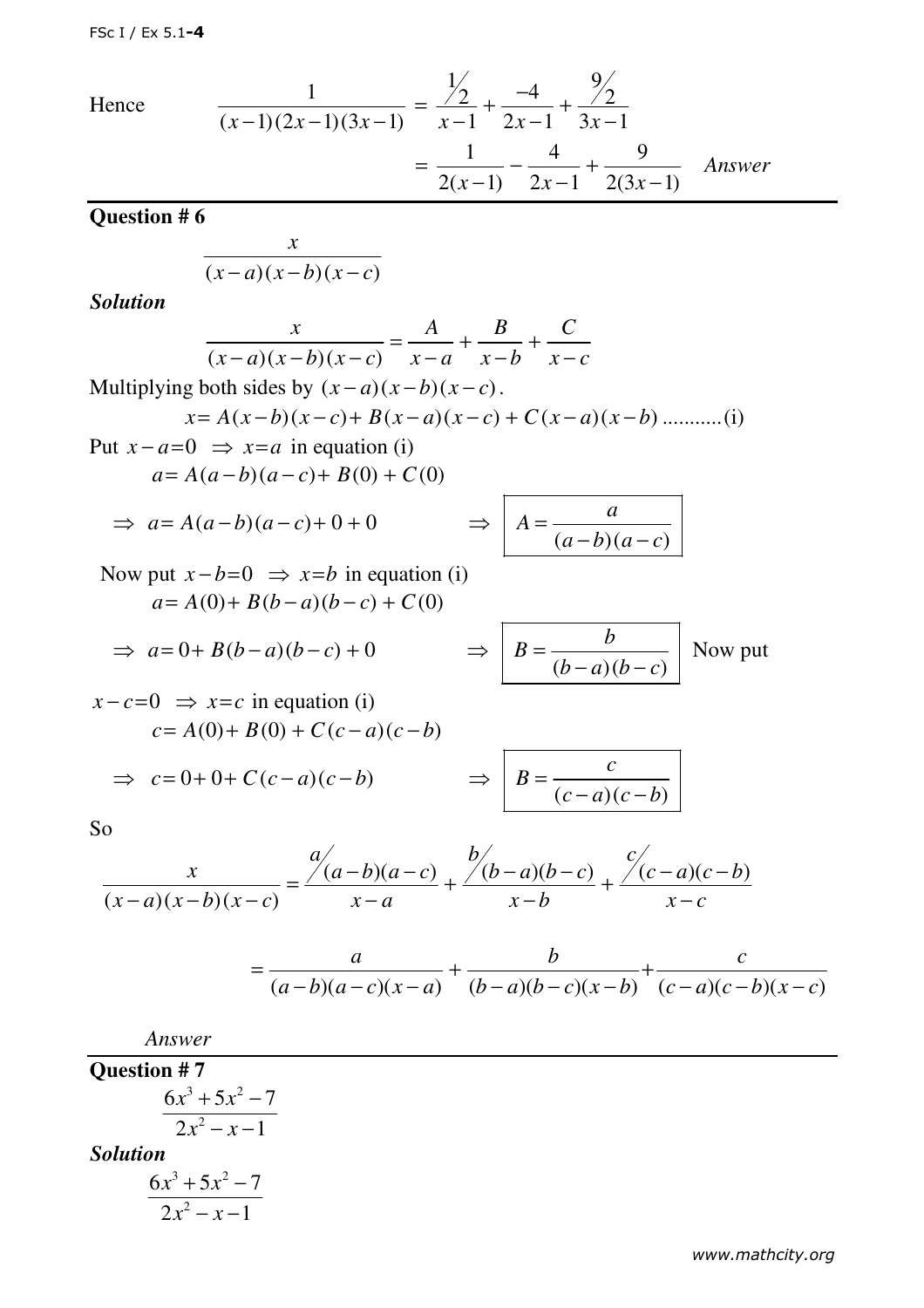$$
=3x+4+\frac{7x-3}{2x^2-x-1}
$$
  
\n
$$
=3x+4+\frac{7x-3}{2x^2-2x+x-1}
$$
  
\n
$$
=3x+4+\frac{7x-3}{2x(x-1)+1(x-1)}
$$
  
\n
$$
=3x+4+\frac{7x-3}{2x(x-1)+1(x-1)}
$$
  
\n
$$
=3x+4+\frac{7x-3}{(x-1)(2x+1)}
$$
  
\n
$$
=3x+4+\frac{7x-3}{(x-1)(2x+1)}
$$
  
\n
$$
=3x^2-4x-4
$$
  
\n
$$
=3x^2-4x-3
$$
  
\n
$$
=3x^2-4x-4
$$
  
\n
$$
=3x^2-4x-3
$$

Now Consider

$$
\frac{7x-3}{(x-1)(2x+1)} = \frac{A}{x-1} + \frac{B}{2x+1}
$$
  
Find value of A & B yourself  
You will get A =  $\frac{4}{3}$  and B =  $\frac{13}{3}$ 

so

$$
\frac{7x-3}{(x-1)(2x+1)} = \frac{\frac{4}{3}}{x-1} + \frac{\frac{13}{3}}{2x+1} = \frac{4}{3(x-1)} + \frac{13}{3(2x+1)}
$$

Hence

$$
\frac{6x^3 + 5x^2 - 7}{2x^2 - x - 1} = 3x + 4 + \frac{4}{3(x - 1)} + \frac{13}{3(2x + 1)}
$$
 Answer

**Question # 8**

*Solution* 

$$
\frac{2x^3 + x^2 - 5x + 3}{2x^3 + x^2 - 3x}
$$
\n
$$
\frac{2x^3 + x^2 - 5x + 3}{2x^3 + x^2 - 5x + 3}
$$
\n
$$
\frac{2x^3 + x^2 - 5x + 3}{2x^3 + x^2 - 3x}
$$
\n
$$
= 1 + \frac{-2x + 3}{2x^3 + x^2 - 3x}
$$
\n
$$
= 1 + \frac{-2x + 3}{x(2x^2 + x - 3)}
$$
\n
$$
= 1 + \frac{-2x + 3}{x(x(2x + 3) - 1(2x + 3))}
$$
\n
$$
= 1 + \frac{-2x + 3}{x(x(2x + 3) - 1(2x + 3))}
$$
\n
$$
= 1 + \frac{-2x + 3}{x(2x + 3)(x - 1)}
$$

Now consider

$$
\frac{3-2x}{x(2x+3)(x-1)} = \frac{A}{x} + \frac{B}{2x+3} + \frac{C}{x-1}
$$
  
\n
$$
\Rightarrow 3-2x = A(2x+3)(x-1) + Bx(x-1) + Cx(2x+3) \dots \dots \dots \dots (i)
$$
  
\nPut  $x=0$  in equation (i)  
\n
$$
3-2(0) = A(2(0)+3)((0)-1) + B(0) + C(0) \Rightarrow 3-0 = A(0+3)(-1) + 0 + 0
$$
  
\n
$$
\Rightarrow 3 = -3A \Rightarrow \boxed{A=-1}
$$

*www.mathcity.org*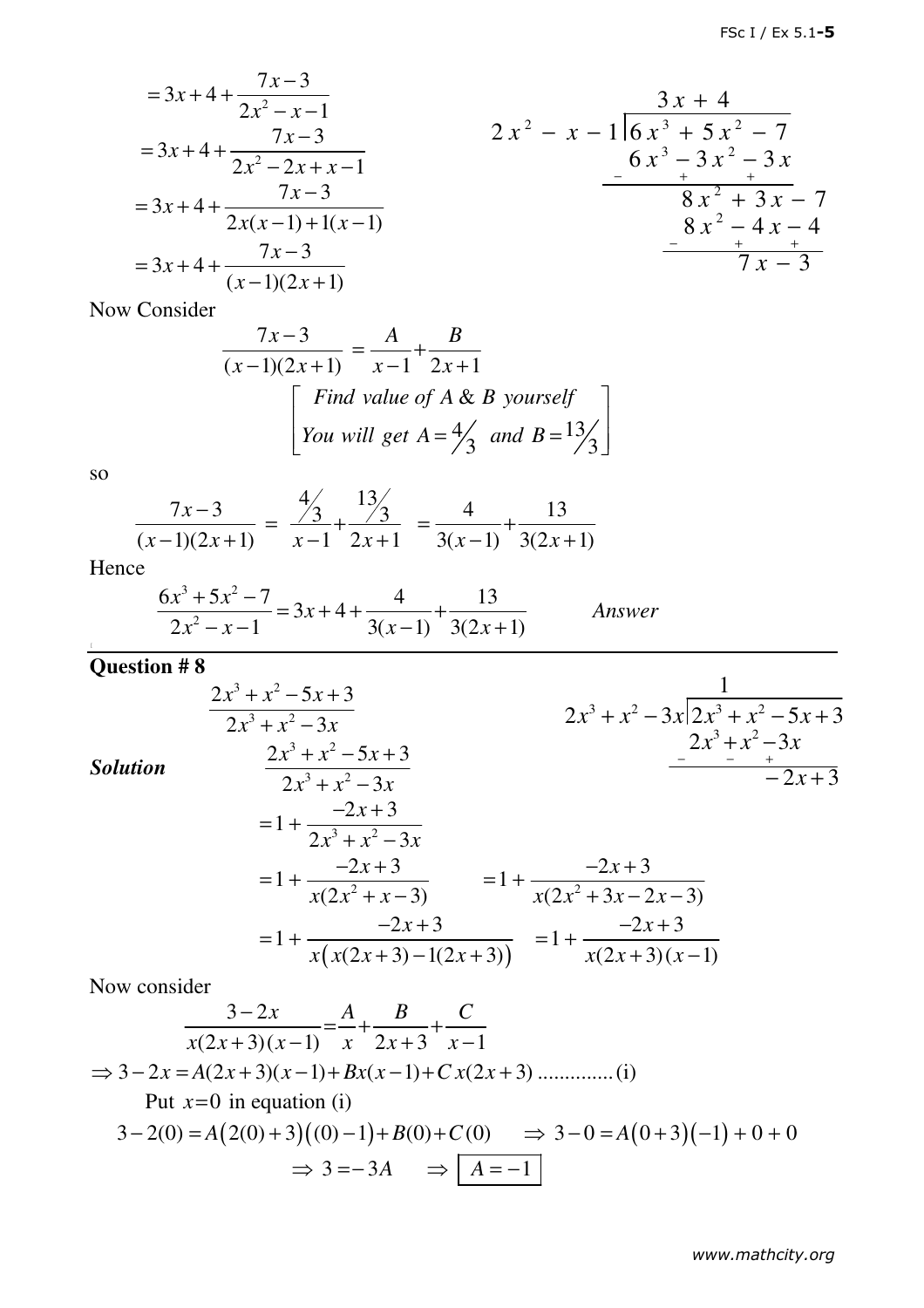Now put 
$$
2x+3=0 \Rightarrow 2x=-3 \Rightarrow x=-\frac{3}{2}
$$
 in equation (i)  
\n
$$
3-2\left(-\frac{3}{2}\right)=A(0)+B\left(-\frac{3}{2}\right)\left(-\frac{3}{2}-1\right)+C(0) \Rightarrow 3+3=0+B\left(-\frac{3}{2}\right)\left(-\frac{5}{2}\right)+0
$$
\n
$$
\Rightarrow 6=\frac{15}{4}B \Rightarrow B=(6)\left(\frac{4}{15}\right) \Rightarrow B=\frac{8}{5}
$$

Now put  $x-1=0 \implies x=1$  in equation (i)

$$
3 - 2(1) = A(0) + B(0) + C(1)(2(1) + 3) \Rightarrow 1 = 0 + 0 + 5C \Rightarrow C = \frac{1}{5}
$$

So

 $\frac{3-2x}{5} = \frac{-1}{1} + \frac{8}{5} + \frac{1}{5}$  $(2x+3)(x-1)$   $x$   $2x+3$   $x-1$ *x*  $x(2x+3)(x-1)$   $x$   $2x+3$  *x*  $-2x$  –  $=\frac{1}{2}+\frac{1}{2}+\frac{1}{2}+\frac{1}{2}+\frac{1}{2}+\frac{1}{2}+\frac{1}{2}+\frac{1}{2}+\frac{1}{2}+\frac{1}{2}+\frac{1}{2}+\frac{1}{2}+\frac{1}{2}+\frac{1}{2}+\frac{1}{2}+\frac{1}{2}+\frac{1}{2}+\frac{1}{2}+\frac{1}{2}+\frac{1}{2}+\frac{1}{2}+\frac{1}{2}+\frac{1}{2}+\frac{1}{2}+\frac{1}{2}+\frac{1}{2}+\frac{1}{2}+\frac{1}{2}+\frac{1}{2}+\frac{1}{2}+\frac{1}{2}+\frac{$  $(+3)(x-1)$  x 2x + 3 x - $1 \t 8 \t 1$  $x \quad 5(2x+3) \quad 5(x-1)$  $=$   $-$  +  $+$   $-$  +  $+3)$  5(x- $3 \times 2$ 

Hence

$$
\frac{2x^3 + x^2 - 5x + 3}{2x^3 + x^2 - 3x} = 1 - \frac{1}{x} + \frac{8}{5(2x+3)} + \frac{1}{5(x-1)}
$$
 Answer

**Question # 9** 

$$
\frac{(x-1)(x-3)(x-5)}{(x-2)(x-4)(x-6)}
$$

#### *Solution*

$$
\frac{(x-1)(x-3)(x-5)}{(x-2)(x-4)(x-6)} = \frac{(x-1)(x^2-3x-5x+15)}{(x-2)(x^2-4x-6x+24)}
$$
\n
$$
= \frac{(x-1)(x^2-8x+15)}{(x-2)(x^2-10x+24)} = \frac{x^3-8x^2+15x-x^2+8x-15}{x^3-10x^2+24x-2x^2+20x-48}
$$
\n
$$
= \frac{x^3-9x^2+23x-15}{x^3-12x^2+44x-48}
$$
\n
$$
= 1 + \frac{3x^2-21x+33}{x^3-12x^2+44x-48}
$$
\n
$$
= 1 + \frac{3x^2-21x+33}{(x-2)(x-4)(x-6)}
$$
\n
$$
= 1 + \frac{3x^2-21x+33}{(x-2)(x-4)(x-6)}
$$

Now Suppose

$$
\frac{3x^2 - 21x + 33}{(x - 2)(x - 4)(x - 6)} = \frac{A}{x - 2} + \frac{B}{x - 4} + \frac{C}{x - 6}
$$
  
\nFind value of A, B and C yourself  
\nYou will get A =  $\frac{3}{8}$ , B =  $\frac{3}{4}$ , C =  $\frac{15}{8}$   
\nSo  
\n
$$
\frac{3x^2 - 21x + 33}{(x - 2)(x - 4)(x - 6)} = \frac{\frac{3}{8}}{x - 2} + \frac{\frac{3}{4}}{x - 4} + \frac{\frac{15}{8}}{x - 6}
$$
  
\n
$$
= \frac{3}{8(x - 2)} + \frac{3}{4(x - 4)} + \frac{15}{8(x - 6)}
$$

So

Hence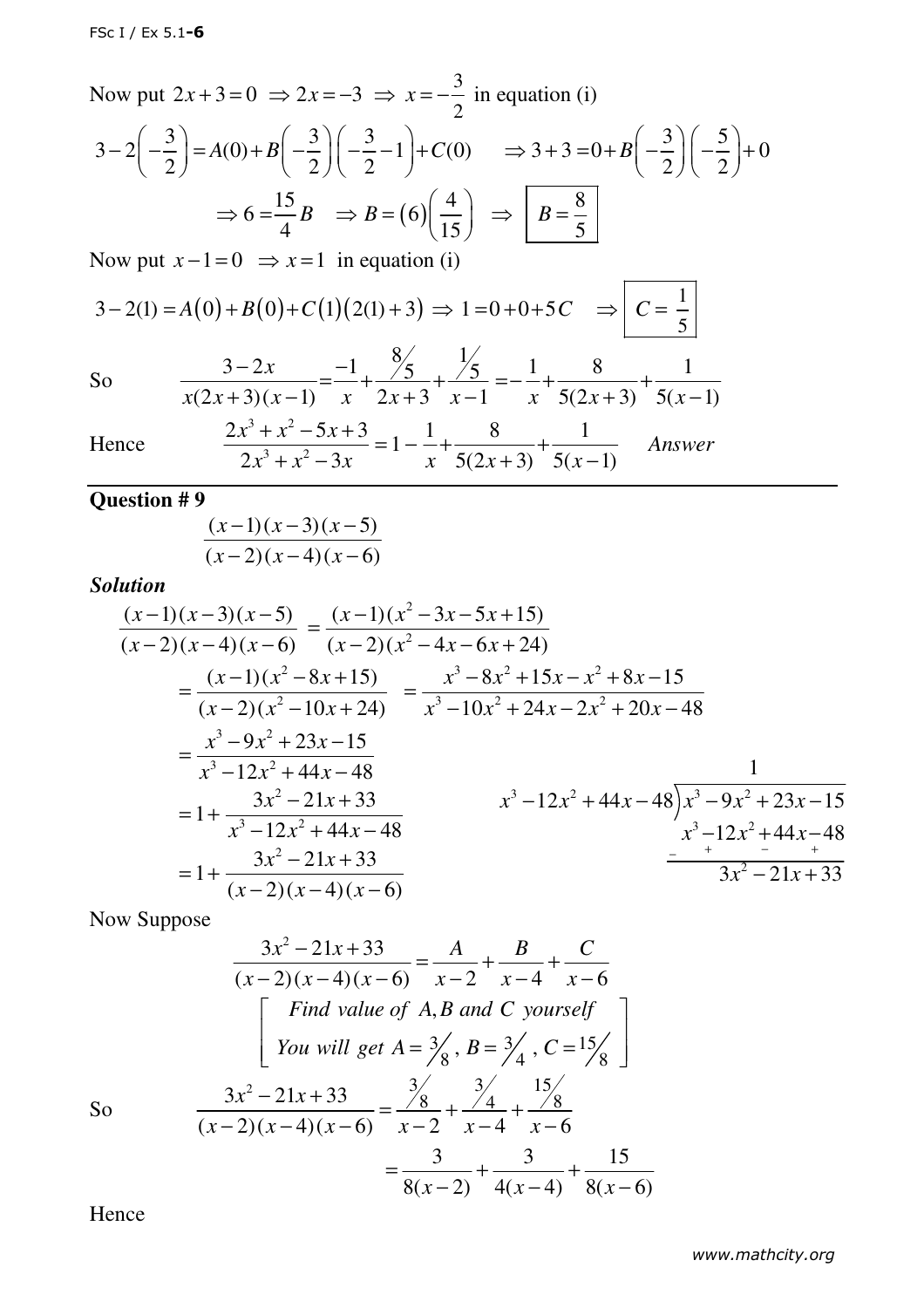$$
\frac{(x-1)(x-3)(x-5)}{(x-2)(x-4)(x-6)} = 1 + \frac{3}{8(x-2)} + \frac{3}{4(x-4)} + \frac{15}{8(x-6)}
$$
 Answer

**Question # 10** 

$$
\frac{1}{(1-ax)(1-bx)(1-cx)}
$$

*Solution* 

$$
\frac{1}{(1-ax)(1-bx)(1-cx)} = \frac{A}{1-ax} + \frac{B}{1-bx} + \frac{C}{1-cx}
$$

Multiplying both sides by 
$$
(1 - ax)(1 - bx)(1 - cx)
$$
.

$$
1 = A(1 - bx)(1 - cx) + B(1 - ax)(1 - cx) + C(1 - ax)(1 - bx) \dots \dots \dots \dots (i)
$$

Put 
$$
1-ax = 0 \Rightarrow ax = 1 \Rightarrow x = \frac{1}{a}
$$
 in equation (i).  
\n
$$
1 = A\left(1-b \cdot \frac{1}{a}\right)\left(1-c \cdot \frac{1}{a}\right) + B(0) + C(0) \Rightarrow 1 = A\left(1-\frac{b}{a}\right)\left(1-\frac{c}{a}\right) + 0 + 0
$$
\n
$$
\Rightarrow 1 = A\left(\frac{a-b}{a}\right)\left(\frac{a-c}{a}\right) \Rightarrow 1 = A\frac{(a-b)(a-c)}{a^2} \Rightarrow A = \frac{a^2}{(a-b)(a-c)}
$$
\nFind value of B & C yourself as A.

$$
\begin{bmatrix}\n\text{You will get } B = \frac{b^2}{(b-a)(b-c)}, \ C = \frac{c^2}{(c-a)(c-b)} \\
\frac{a^2}{(1-ax)(1-bx)(1-cx)} = \frac{\frac{a^2}{(a-b)(a-c)}}{1-ax} + \frac{\frac{b^2}{(b-a)(b-c)}}{1-bx} + \frac{\frac{c^2}{(c-a)(c-b)}}{1-cx}\n\end{bmatrix}
$$

Hence

$$
(1 - ax)(1 - bx)(1 - cx) \t 1 - ax \t 1 - bx \t 1 - cx
$$
  
= 
$$
\frac{a^2}{(a - b)(a - c)(1 - ax)} + \frac{b^2}{(b - a)(b - c)(1 - bx)} + \frac{c^2}{(c - a)(c - b)(1 - cx)}
$$

### *Answer*

**Question # 11** 

$$
\frac{x^2 + a^2}{(x^2 + b^2)(x^2 + c^2)(x^2 + d^2)}
$$

$$
\frac{x^2 + a^2}{(x^2 + b^2)(x^2 + c^2)(x^2 + d^2)}
$$

*Solution* 

Put  $y = x^2$  in above.

$$
\frac{y+a^2}{(y+b^2)(y+c^2)(y+d^2)}
$$

Now consider

$$
\frac{y+a^2}{(y+b^2)(y+c^2)(y+d^2)} = \frac{A}{y+b^2} + \frac{B}{y+c^2} + \frac{C}{y+d^2}
$$
  
\n
$$
\Rightarrow y+a^2 = A(y+c^2)(y+d^2) + B(y+b^2)(y+d^2) + C(y+b^2)(y+c^2) \dots \dots \dots (i)
$$

*www.mathcity.org*